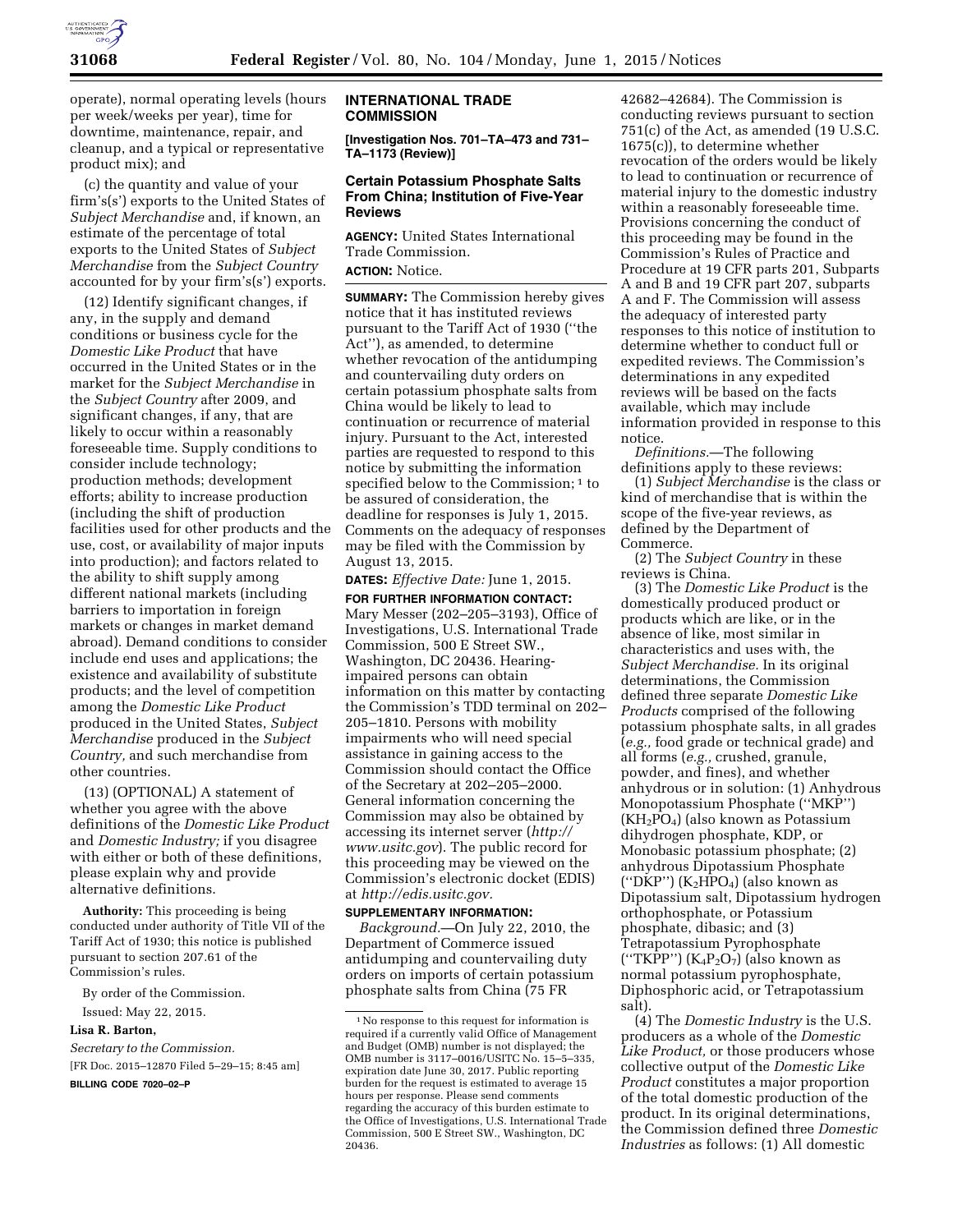producers of MKP; (2) all domestic producers of DKP; and (3) all domestic producers of TKPP.

(5) The *Order Date* is the date that the antidumping and countervailing duty orders under review became effective. In these reviews, the *Order Date* is July 22, 2010.

(6) An *Importer* is any person or firm engaged, either directly or through a parent company or subsidiary, in importing the *Subject Merchandise* into the United States from a foreign manufacturer or through its selling agent.

*Participation in the proceeding and public service list.*—Persons, including industrial users of the *Subject Merchandise* and, if the merchandise is sold at the retail level, representative consumer organizations, wishing to participate in the proceeding as parties must file an entry of appearance with the Secretary to the Commission, as provided in section 201.11(b)(4) of the Commission's rules, no later than 21 days after publication of this notice in the **Federal Register**. The Secretary will maintain a public service list containing the names and addresses of all persons, or their representatives, who are parties to the proceeding.

Former Commission employees who are seeking to appear in Commission five-year reviews are advised that they may appear in a review even if they participated personally and substantially in the corresponding underlying original investigation or an earlier review of the same underlying investigation. The Commission's designated agency ethics official has advised that a five-year review is not the same particular matter as the underlying original investigation, and a five-year review is not the same particular matter as an earlier review of the same underlying investigation for purposes of 18 U.S.C. 207, the post employment statute for Federal employees, and Commission rule 201.15(b) (19 CFR 201.15(b)), 79 FR 3246 (Jan. 17, 2014), 73 FR 24609 (May 5, 2008). Consequently, former employees are not required to seek Commission approval to appear in a review under Commission rule 19 CFR 201.15, even if the corresponding underlying original investigation or an earlier review of the same underlying investigation was pending when they were Commission employees. For further ethics advice on this matter, contact Carol McCue Verratti, Deputy Agency Ethics Official, at 202–205–3088.

*Limited disclosure of business proprietary information (BPI) under an administrative protective order (APO) and APO service list.*—Pursuant to

section 207.7(a) of the Commission's rules, the Secretary will make BPI submitted in this proceeding available to authorized applicants under the APO issued in the proceeding, provided that the application is made no later than 21 days after publication of this notice in the **Federal Register**. Authorized applicants must represent interested parties, as defined in 19 U.S.C. 1677(9), who are parties to the proceeding. A separate service list will be maintained by the Secretary for those parties authorized to receive BPI under the APO.

*Certification.*—Pursuant to section 207.3 of the Commission's rules, any person submitting information to the Commission in connection with this proceeding must certify that the information is accurate and complete to the best of the submitter's knowledge. In making the certification, the submitter will be deemed to consent, unless otherwise specified, for the Commission, its employees, and contract personnel to use the information provided in any other reviews or investigations of the same or comparable products which the Commission conducts under Title VII of the Act, or in internal audits and investigations relating to the programs and operations of the Commission pursuant to 5 U.S.C. Appendix 3.

*Written submissions.*—Pursuant to section 207.61 of the Commission's rules, each interested party response to this notice must provide the information specified below. The deadline for filing such responses is July 1, 2015. Pursuant to section 207.62(b) of the Commission's rules, eligible parties (as specified in Commission rule 207.62(b)(1)) may also file comments concerning the adequacy of responses to the notice of institution and whether the Commission should conduct expedited or full reviews. The deadline for filing such comments is August 13, 2015. All written submissions must conform with the provisions of sections 201.8 and 207.3 of the Commission's rules and any submissions that contain BPI must also conform with the requirements of sections 201.6 and 207.7 of the Commission's rules. Please be aware that the Commission's rules with respect to filing have changed. The most recent amendments took effect on July 25, 2014. *See* 79 FR 35920 (June 25, 2014), and the revised Commission Handbook on E-filing, available from the Commission's Web site at *[http://](http://edis.usitc.gov) [edis.usitc.gov.](http://edis.usitc.gov)* Also, in accordance with sections 201.16(c) and 207.3 of the Commission's rules, each document filed by a party to the proceeding must be served on all other parties to the

proceeding (as identified by either the public or APO service list as appropriate), and a certificate of service must accompany the document (if you are not a party to the proceeding you do not need to serve your response).

*Inability to provide requested information.*—Pursuant to section 207.61(c) of the Commission's rules, any interested party that cannot furnish the information requested by this notice in the requested form and manner shall notify the Commission at the earliest possible time, provide a full explanation of why it cannot provide the requested information, and indicate alternative forms in which it can provide equivalent information. If an interested party does not provide this notification (or the Commission finds the explanation provided in the notification inadequate) and fails to provide a complete response to this notice, the Commission may take an adverse inference against the party pursuant to section 776(b) of the Act (19 U.S.C. 1677e(b)) in making its determinations in the reviews.

*Information To Be Provided in Response to This Notice of Institution:*  Please provide the requested information separately for each *Domestic Like Product,* as defined by the Commission in its original determinations, and for each of the products identified by Commerce as *Subject Merchandise.* As used below, the term ''firm'' includes any related firms.

(1) The name and address of your firm or entity (including World Wide Web address) and name, telephone number, fax number, and Email address of the certifying official.

(2) A statement indicating whether your firm/entity is a U.S. producer of the *Domestic Like Product,* a U.S. union or worker group, a U.S. importer of the *Subject Merchandise,* a foreign producer or exporter of the *Subject Merchandise,*  a U.S. or foreign trade or business association, or another interested party (including an explanation). If you are a union/worker group or trade/business association, identify the firms in which your workers are employed or which are members of your association.

(3) A statement indicating whether your firm/entity is willing to participate in this proceeding by providing information requested by the Commission.

(4) A statement of the likely effects of the revocation of the antidumping and countervailing duty orders on the *Domestic Industry* in general and/or your firm/entity specifically. In your response, please discuss the various factors specified in section 752(a) of the